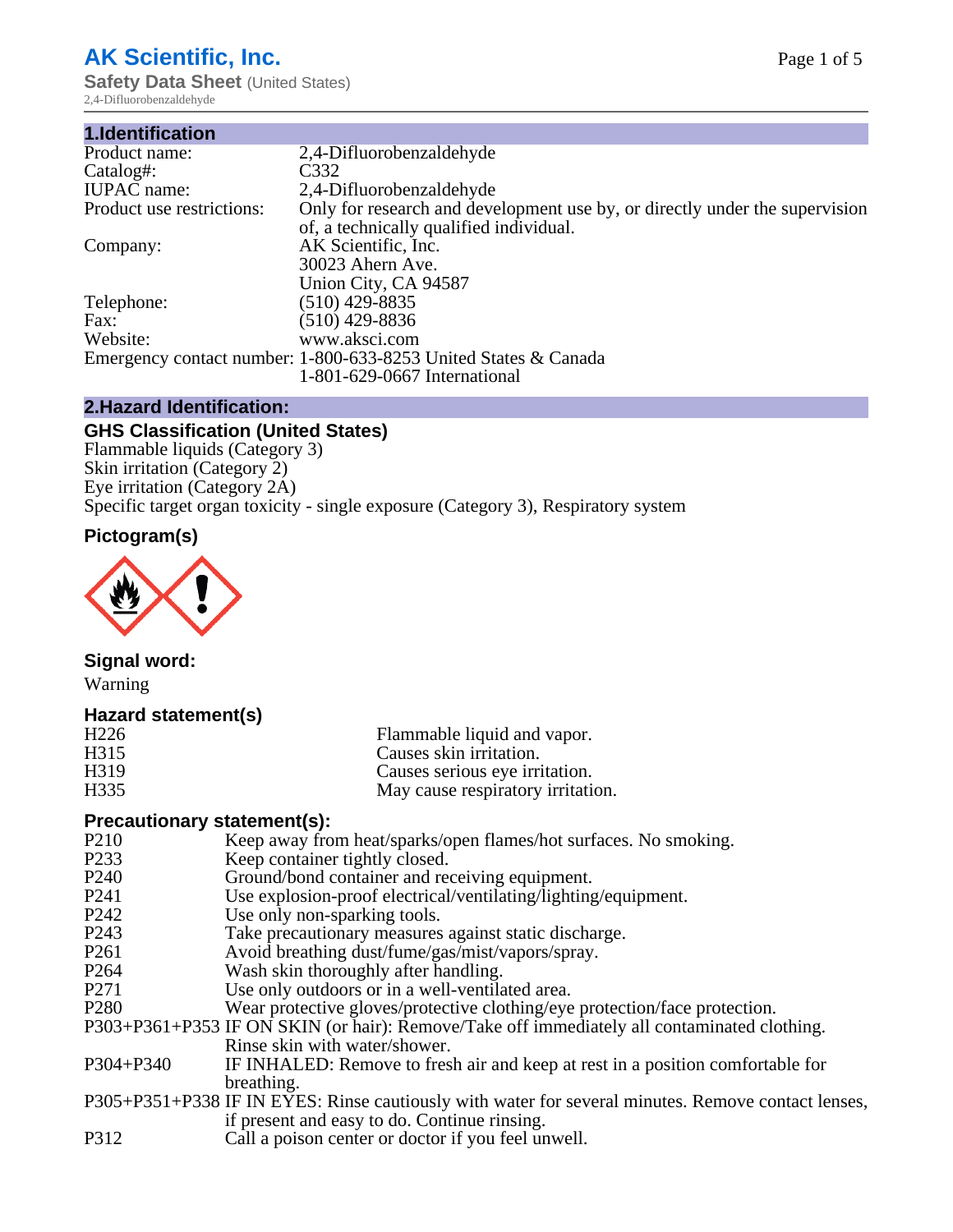| P321             | Specific treatment (see supplemental first aid instructions on this label).        |
|------------------|------------------------------------------------------------------------------------|
| P332+P313        | If skin irritation occurs: Get medical advice/attention.                           |
| P337+P313        | If eye irritation persists: Get medical advice/attention.                          |
| P362             | Take off contaminated clothing and wash before reuse.                              |
| P370+P378        | In case of fire: Use dry sand, dry chemical, CO2, water spray or alcohol-resistant |
|                  | foam for extinction.                                                               |
| $P403 + P233$    | Store in a well-ventilated place. Keep container tightly closed.                   |
| P403+P235        | Store in a well-ventilated place. Keep cool.                                       |
| P <sub>405</sub> | Store locked up.                                                                   |
| <b>P501</b>      | Dispose of contents/container to an approved waste disposal plant.                 |

## **Hazards not otherwise classified (HNOC) or not covered by GHS:**

None

| 3. Composition/Information on Ingredients |                |
|-------------------------------------------|----------------|
| Synonyms:                                 | Not available. |
| $CAS#$ :                                  | 1550-35-2      |
| Purity:                                   | 98% (GC)       |
| EC:                                       | 216-287-2      |

## **4. First Aid Measures**

**General Information:** Immediately remove any clothing contaminated by the product. Move out of dangerous area. Consult a physician and show this safety data sheet.

**Inhalation:** Move person to fresh air. If not breathing, give artificial respiration. If breathing is difficult, give oxygen. Obtain medical aid.

**Skin contact:** Immediately flush skin with running water for at least 15 minutes while removing contaminated clothing and shoes. Wash clothing before reuse. Obtain medical aid immediately.

**Eye contact:** Immediately flush open eyes with running water for at least 15 minutes. Obtain medical aid immediately.

**Ingestion:** Do NOT induce vomiting without medical advice. Rinse mouth with water. Never administer anything by mouth to an unconscious person. Obtain medical aid immediately.

**Most important symptoms and effects, both acute and delayed:** No further information available. Please see sections 2 and 11.

**Indication of any immediate medical attention and special treatment needed:** No further information available.

## **5. Fire Fighting Measures**

**Suitable extinguishing media:** Use water spray, dry chemical, carbon dioxide, or chemical foam. **Specific hazards arising from the chemical:** Carbon oxides, Hydrogen fluoride.

**Advice for firefighters:** As in any fire, wear a NIOSH-approved or equivalent, pressure-demand, self-contained breathing apparatus and full protective gear. During a fire, irritating and highly toxic gases may be generated by thermal decomposition or combustion.

## **6. Accidental Release Measures**

**Personal precautions, protective equipment and emergency procedures:** Wear protective equipment and keep unprotected personnel away. Ensure adequate ventilation. Remove all sources of ignition. Prevent further leak or spill if safe to do so. For personal protective equipment, please refer to section 8.

**Environmental precautions:** Do not let product enter drains, other waterways, or soil.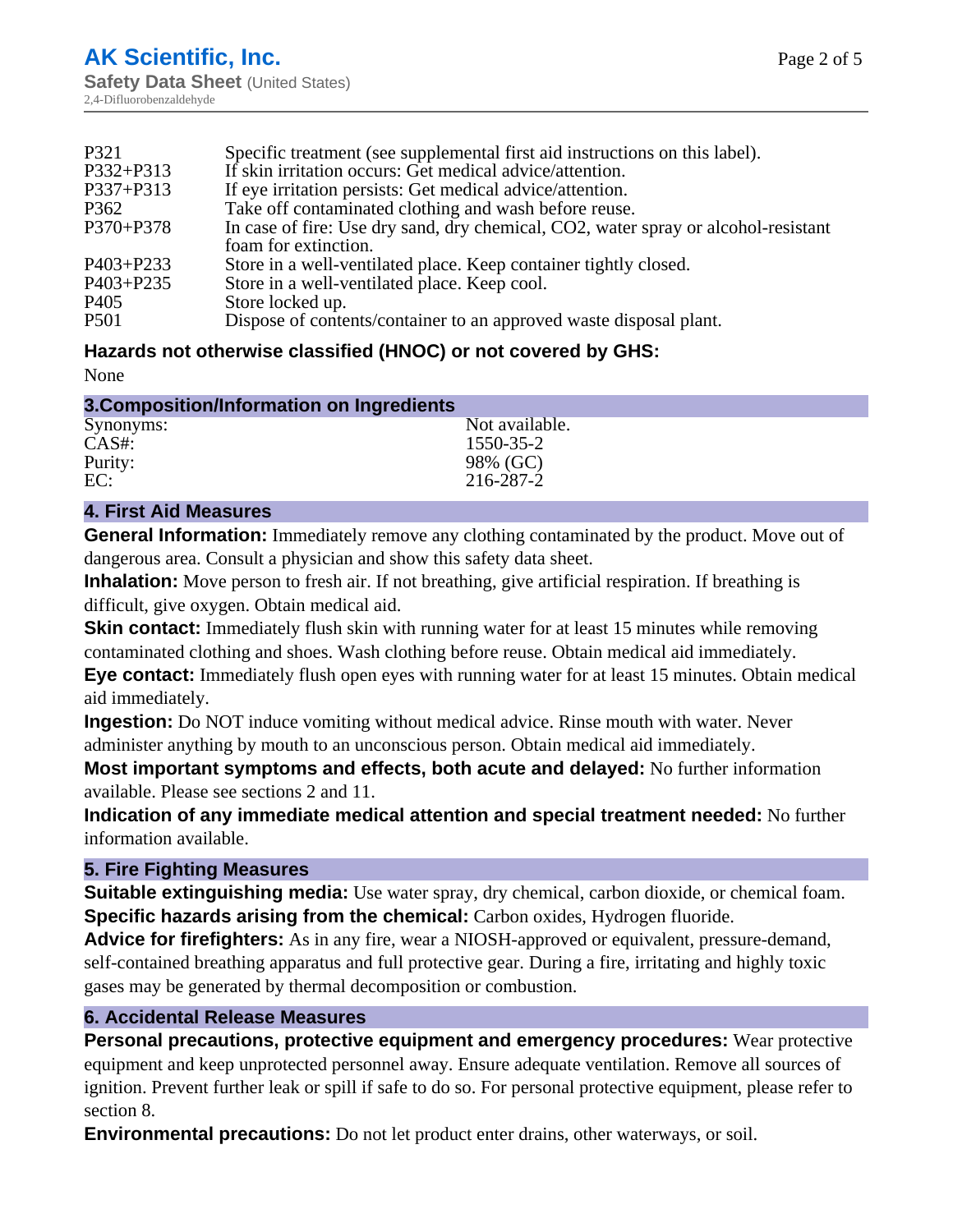**Methods and materials for containment and cleaning up:** Prevent further leak or spill if safe to do so. Vacuum, sweep up, or absorb with inert material and place into a suitable disposal container. Consult local regulations for disposal. See section 13 for further disposal information.

#### **7. Handling and Storage**

**Precautions for safe handling:** Avoid contact with skin, eyes, and personal clothing. Wash hands thoroughly after handling. Avoid breathing fumes. Use only with adequate ventilation. Wear suitable protective clothing, gloves, and eye/face protection. Keep away from sources of ignition. Minimize dust generation and accumulation. Keep container tightly closed. Open and handle container with care. Do not eat, drink, or smoke while handling.

**Conditions for safe storage, including any incompatibilities:** Store in a tightly-closed container when not in use. Store in a cool, dry, well-ventilated area away from incompatible substances. Keep away from sources of ignition.

#### **8. Exposure Controls/Personal Protection**

#### **Exposure limits:**

| OSHA PEL:  | Not available. |
|------------|----------------|
| NIOSH REL: | Not available. |
| ACGIH TLV: | Not available. |

**Appropriate engineering controls:** Avoid contact with skin, eyes, and clothing. Wash hands before breaks and immediately after handling the product. Facilities storing or utilizing this material should be equipped with an eyewash fountain. Use adequate general and local exhaust ventilation to keep airborne concentrations low.

### **Personal protection**

| Eyes:        | Based on an evaluation of the eye or face hazards present, wear chemical splash-resistant<br>safety glasses or goggles with side protection. A face shield may be appropriate in some<br>workplaces. Use eyewear tested and approved under appropriate government standards<br>such as OSHA 29 CFR 1910.133 or EU EN166.                                                                                                |
|--------------|-------------------------------------------------------------------------------------------------------------------------------------------------------------------------------------------------------------------------------------------------------------------------------------------------------------------------------------------------------------------------------------------------------------------------|
| Hands:       | Wear gloves selected based on an evaluation of the possible hazards to hands and skin,<br>the duration of use, the physical conditions of the workplace, and the chemical resistance<br>and physical properties of the glove material.                                                                                                                                                                                  |
|              | Skin and body: Protective clothing must be selected based on the hazards present in the workplace, the<br>physical environment, the duration of exposure, and other factors. No fabric can provide<br>protection against all potential hazards; therefore it is important to select the appropriate<br>protective clothing for each specific hazard. At the minimum, wear a laboratory coat and<br>close-toed footwear. |
| Respiratory: | Respirators are not a substitute for accepted engineering control measures such as<br>enclosure or confinement of the operation, general and local ventilation, and substitution<br>of less toxic materials. When respiratory personal protective equipment is appropriate<br>based on an assessment of respiratory hazards in the workplace, use a NIOSH- or<br>CEN-certified respirator.                              |

| 9. Physical and Chemical Properties |                                        |
|-------------------------------------|----------------------------------------|
| <b>Physical State:</b>              | Colorless to faint yellow clear liquid |
| Molecular Formula:                  | <b>C7H4F2O</b>                         |
| Molecular Weight:                   | 142.1                                  |
| Odor:                               | Not available.                         |
| pH:                                 | Not available.                         |
| <b>Boiling Point Range:</b>         | $65-66^{\circ}C(17mmHg)$               |
| Freezing/Melting Point:             | $2-3$ °C                               |
| Flash Point:                        | $55^{\circ}$ C                         |
| <b>Evaporation Rate:</b>            | Not available.                         |
|                                     |                                        |

## **9. Physical and Chemical Properties**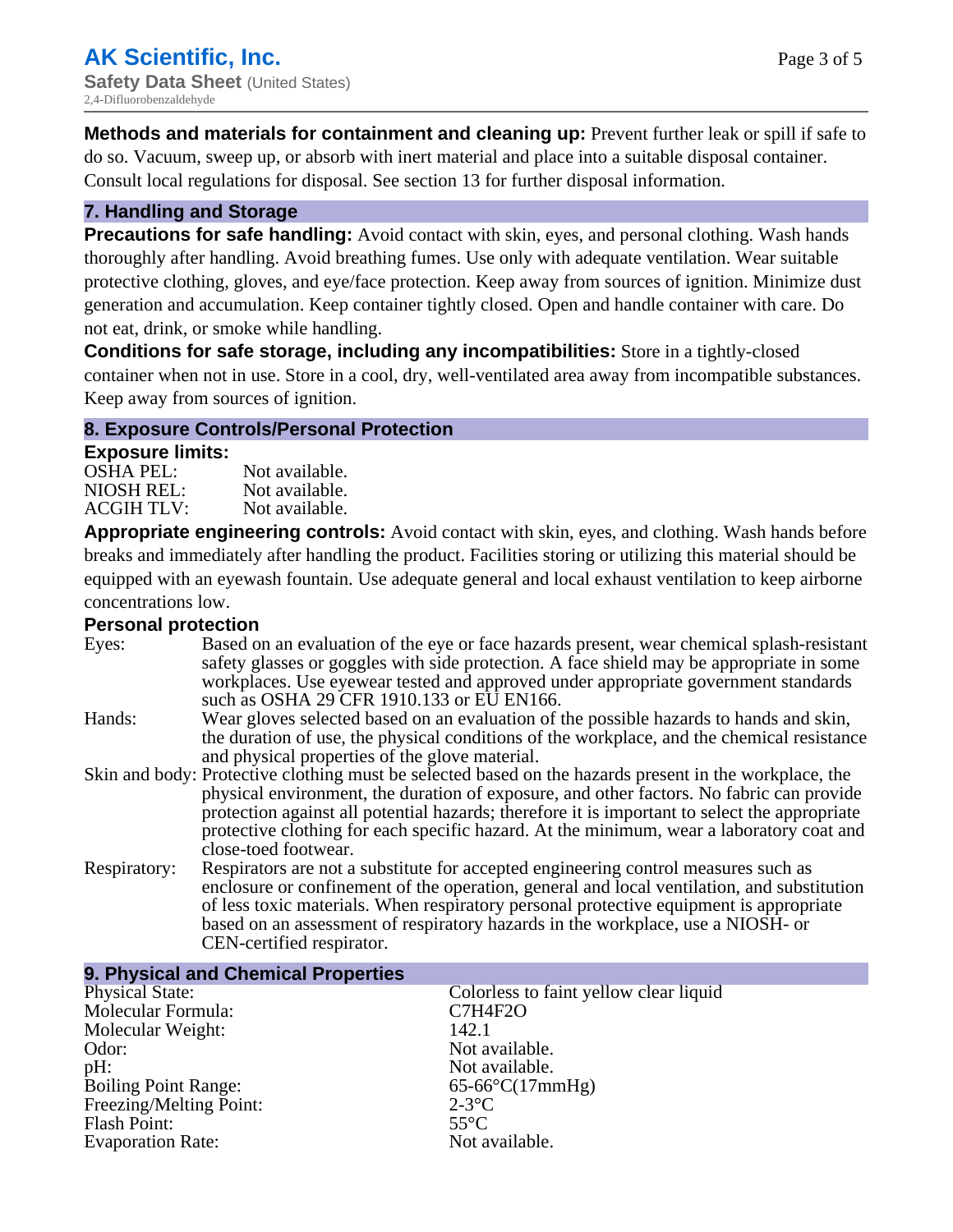| Flammability(solid,gas):          | Please see section 2. |  |
|-----------------------------------|-----------------------|--|
| Explosive limits:                 | Not available.        |  |
| Vapor Pressure:                   | Not available.        |  |
| Vapor Density:                    | Not available.        |  |
| Solubility:                       | Not available.        |  |
| <b>Relative Density:</b>          | 1.299                 |  |
| Refractive Index:                 | 1.498                 |  |
| Volatility:                       | Not available.        |  |
| <b>Auto-ignition Temperature:</b> | Not available.        |  |
| <b>Decomposition Temperature:</b> | Not available.        |  |
| <b>Partition Coefficient:</b>     | Not available.        |  |
| <b>A ALL THE SET BELLEVILLE</b>   |                       |  |

#### **10. Stability and Reactivity**

#### Not available. Stable under recommended temperatures and pressures. Not available. Dust generation. Strong oxidizing agents. Carbon oxides, Hydrogen fluoride.

## **11. Toxicological Information**

| RTECS#                                         |
|------------------------------------------------|
| Acute toxicity:                                |
| Routes of exposure:                            |
| Symptoms related to the physical, chemical and |
| toxicological characteristics:                 |

Not available. Not available. Inhalation,eye contact, skin contact, ingestion. Skin contact may result in inflammation characterized by itching, scaling, reddening, blistering, pain or dryness. Eye contact may result in redness, pain or severe eye damage. Inhalation may cause irritation of the lungs and respiratory system. Overexposure may result in serious illness or death.

#### **Carcinogenicity**

| Not classified.                                                                                       |
|-------------------------------------------------------------------------------------------------------|
| Not listed.                                                                                           |
| Not listed.                                                                                           |
| Acute toxic effects: Inflammation of the eye is characterized by redness, watering, and itching. Skin |
| inflammation is characterized by itching, scaling, reddening, or, occasionally,                       |
| blistering.                                                                                           |
|                                                                                                       |

| <b>12. Ecological Information</b> |                |
|-----------------------------------|----------------|
| Ecotoxicity:                      | Not available. |
| Persistence and degradability:    | Not available. |
| Bioaccumulative potential:        | Not available. |
| Mobility in soil:                 | Not available. |
| Other adverse effects:            | Not available. |

#### **13. Disposal Considerations**

| Disposal of waste: | Chemical waste generators must determine whether a discarded chemical is       |
|--------------------|--------------------------------------------------------------------------------|
|                    | classified as hazardous waste. US EPA guidelines for the classification        |
|                    | determination are listed in 40 CFR 261.3. Additionally, waste generators must  |
|                    | consult state and local hazardous waste regulations to ensure complete and     |
|                    | accurate classification. Observe all federal, state and local regulations when |
|                    | disposing of the substance.                                                    |

Disposal of packaging: Do not reuse containers. Dispose of as unused product.